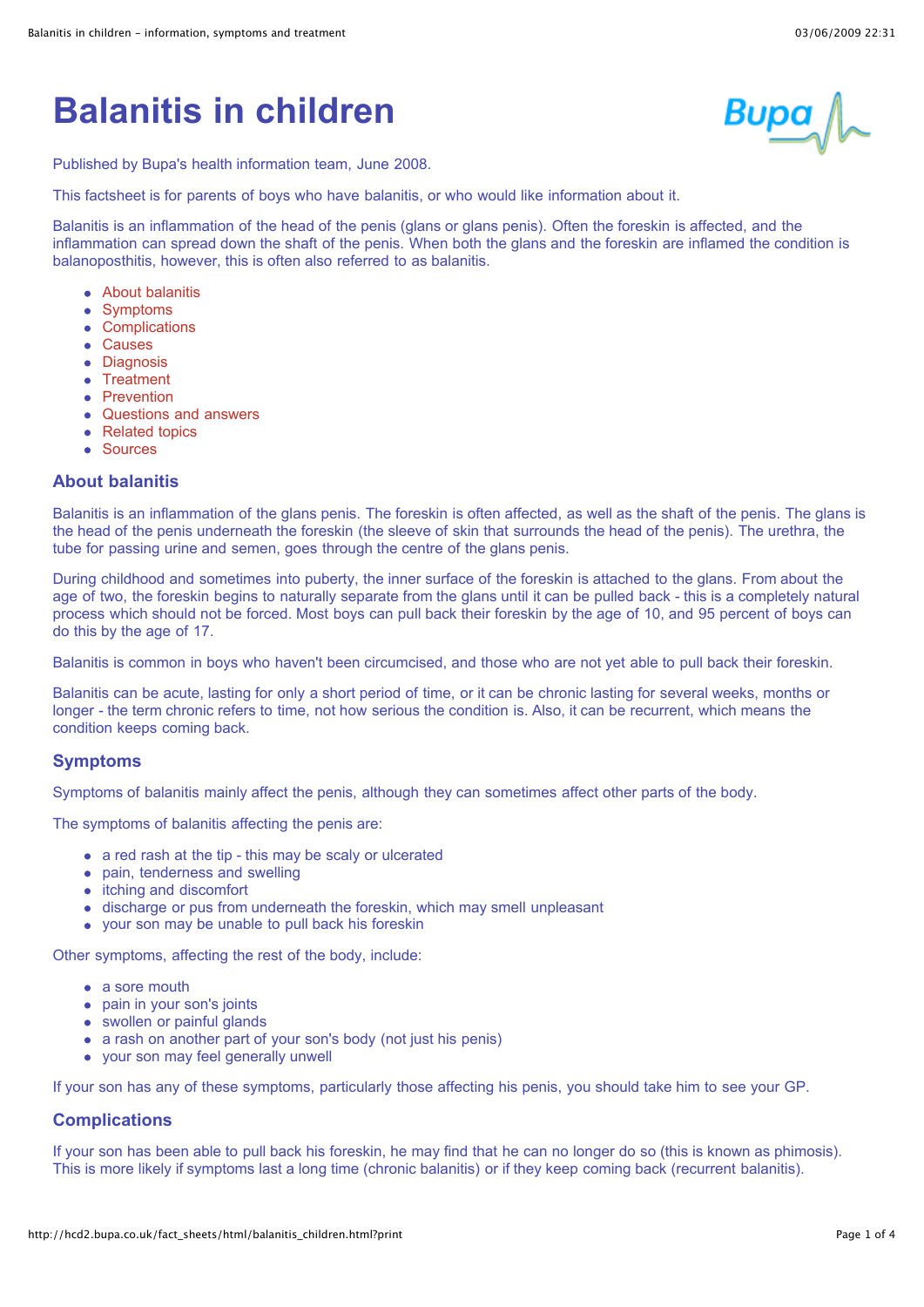Also, inflammation at the tip of the penis can cause your son's urethra to narrow. This causes pain when your son urinates and can make aiming difficult.

### **Causes**

#### **Acute balanitis**

#### **Bacterial infection**

The most common cause of balanitis in children is infection.

We have many harmless organisms (such as bacteria) living on our skin which usually don't cause us any bother. However, if the conditions on the skin are right (warm and moist) they can multiply very quickly to cause infection. The foreskin can provide the perfect environment for organisms to multiply, especially if your son has poor genital hygiene.

There are many types of organisms that cause balanitis - the most common is Candida albicans. Candida albicans causes candidal balanitis a yeast-like infection that mainly affects boys who haven't been circumcised.

#### **Diabetes**

Diabetes can increase the likelihood of balanitis because of the amount of sugar in your son's urine, especially if it's uncontrolled or you don't know he has it. It's a common cause of recurrent balanitis.

#### **Irritant-contact balanitis**

Recurrent balanitis is most often caused by skin irritants. This might include soaps, detergents or antiseptics.

#### **Side-effect of medication**

Side-effects of certain medicines can cause balanitis - these include certain types of painkillers, sleeping tablets, laxatives and antibiotics.

#### **Injury**

Injury (trauma) to the penis or fiddling with the foreskin can sometimes cause balanitis.

#### **Chronic balanitis**

#### **Balanitis xerotica obliterans (BXO)**

BXO is an inflammatory skin disorder affecting the foreskin, and sometimes the glans. It's rare in children under the age of five.

Common symptoms of BXO include:

- white scarring on the tip of the foreskin
- the foreskin may become tough and stiff
- pain when urinating
- unable to pull back the foreskin (if your son was able to before)

The cause of BXO is uncertain; it may be the result of a viral infection. If left untreated, it may eventually cause the urethra to narrow, making it very difficult for your son to pass urine.

In adults, if BXO is left untreated, there is a five percent chance that it may turn malignant (cancerous). However, there is no evidence of this in children.

#### **Diagnosis**

Your GP will examine your son's penis and talk to you about his symptoms. The symptoms can sometimes indicate the cause of balanitis, so it's helpful to keep a note of your son's symptoms for your GP.

Your GP may refer your son to a urologist for further tests and treatment. A urologist is a doctor who specialises in identifying and treating conditions of the urinary tract.

Balanitis can sometimes indicate diabetes. If your son has recurrent balanitis, your GP will take a urine sample to test for this.

#### **Treatment**

Firstly, your GP will advise you to keep the head of your son's penis and foreskin as clean as possible, and not to use anything that might irritate the area, such as soap or detergent.

#### **Self-help**

Making sure your son's penis is cleaned twice a day with a weak saline solution (salt water) can be soothing and relieve discomfort. To make a weak saline solution, mix a teaspoon of salt into half a litre (500ml) of warm water. He could also try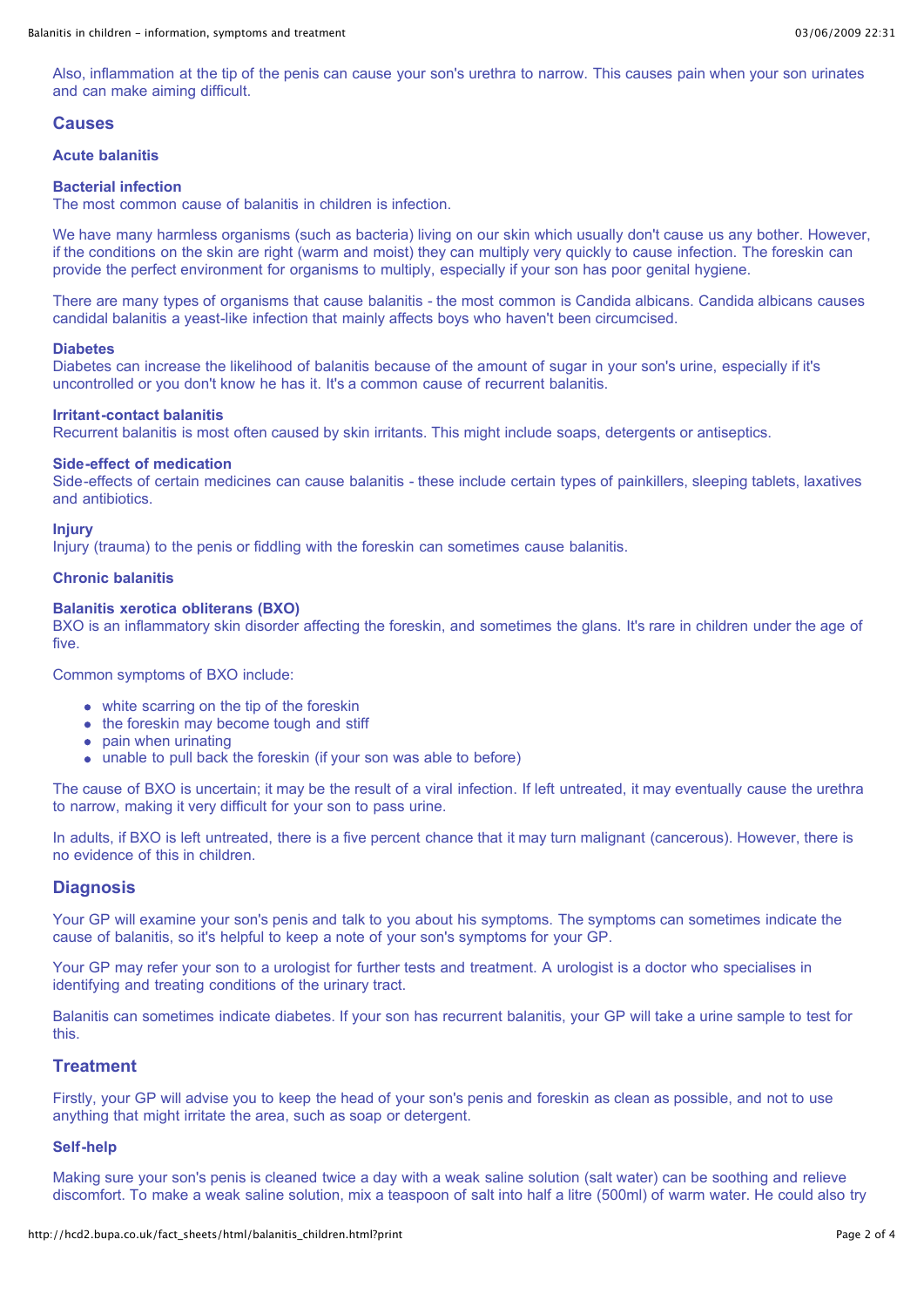using an aqueous cream (eg E45 cream) to soothe and clean the area.

With irritant-contact balanitis, once your son stops using the product causing his irritation, symptoms usually clear up within a couple of days. But be careful, as symptoms can come back if he starts using it again.

#### **Medicines**

Depending on what has caused your son's balanitis, he will be prescribed either antifungal cream, antibiotics or a mild steroid cream.

#### **Antifungals**

The treatment for candidal balanitis is an antifungal cream, such clotrimazole cream (eg Canesten). This should be applied twice daily until your son's symptoms have settled, and then for two to three days after.

# **Antibiotics**

For balanitis caused by bacteria your son may be given an antibiotic ointment, such as chloramphenicol. Antibiotic tablets or liquid such as erythromycin (eg Erythrocin or Erythroped), are occasionally given. Whether he is given tablets or liquid and the dosage will depend on his age.

#### **Steroid cream**

A mild steroid cream or ointment (eg Hc45 Hydrocortisone Cream) may be prescribed to help reduce the inflammation on your son's glans, especially if he has irritant-contact balanitis. Steroid creams are sometimes given in addition to other medication. You can buy mild steroid creams from your pharmacist. Always read the patient information that comes with your medicine and if you have any questions, ask your pharmacist for advice

If your son's symptoms are not responding to treatment or they keep coming back despite treatment (recurrent balanitis) you should tell your GP. He or she may give your son a different medicine or refer him to a urologist so his symptoms can be investigated further.

#### **Surgery**

Very occasionally, circumcision is used to treat balanitis. This treatment is used if the condition is recurrent and symptoms are extremely troublesome, especially if your son has BXO. Circumcision is an operation to remove the foreskin from the penis. It's usually done as a day case under general anaesthesia - this means your son will be asleep during the procedure.

#### **Prevention**

Good hygiene is essential in preventing balanitis. You or your son should try to keep the head of his penis and foreskin clean and dry. If your son is still in nappies, make sure he is changed regularly and apply a barrier cream to his genital area.

Also, make sure your son washes his hands after using the toilet.

# **Balanitis in children Q&As**

See our answers to common questions about [balanitis in children](http://hcd2.bupa.co.uk/fact_sheets/html/qanda/balanitis_children_qanda.html), including:

- [My son has balanitis. Should I get him circumcised?](http://hcd2.bupa.co.uk/fact_sheets/html/qanda/balanitis_children_qanda.html#1)
- [How should I, or my son, wash his penis to prevent balanitis?](http://hcd2.bupa.co.uk/fact_sheets/html/qanda/balanitis_children_qanda.html#2)
- [Can nappy rash cause balanitis?](http://hcd2.bupa.co.uk/fact_sheets/html/qanda/balanitis_children_qanda.html#3)

# П

# **Related topics**

- [Acute balanitis in adults](http://hcd2.bupa.co.uk/fact_sheets/html/acute_balanitis_adults.html)
- [Your son's circumcision](http://hcd2.bupa.co.uk/fact_sheets/html/circumcision.html)
- [Type 1 diabetes](http://hcd2.bupa.co.uk/fact_sheets/html/diabetes1.html)

#### **Sources**

- Management of foreskin conditions. British Association of Paediatric Urologists. [www.baps.org.uk,](http://www.baps.org.uk/) accessed 22 February 2008
- Balanitis. Clinical Knowledge Summaries. [cks.library.nhs.uk](http://cks.library.nhs.uk/), accessed 14 February 2008
- Davenport M, ABC of General Surgery in Children: Problems with the penis and prepuce. BMJ, 1996. 312: 299-301
- Balanitis. GP Notebook. [www.gpnotebook.co.uk,](http://www.gpnotebook.co.uk/) accessed 14 February 2008

┓

 $\overline{\phantom{a}}$